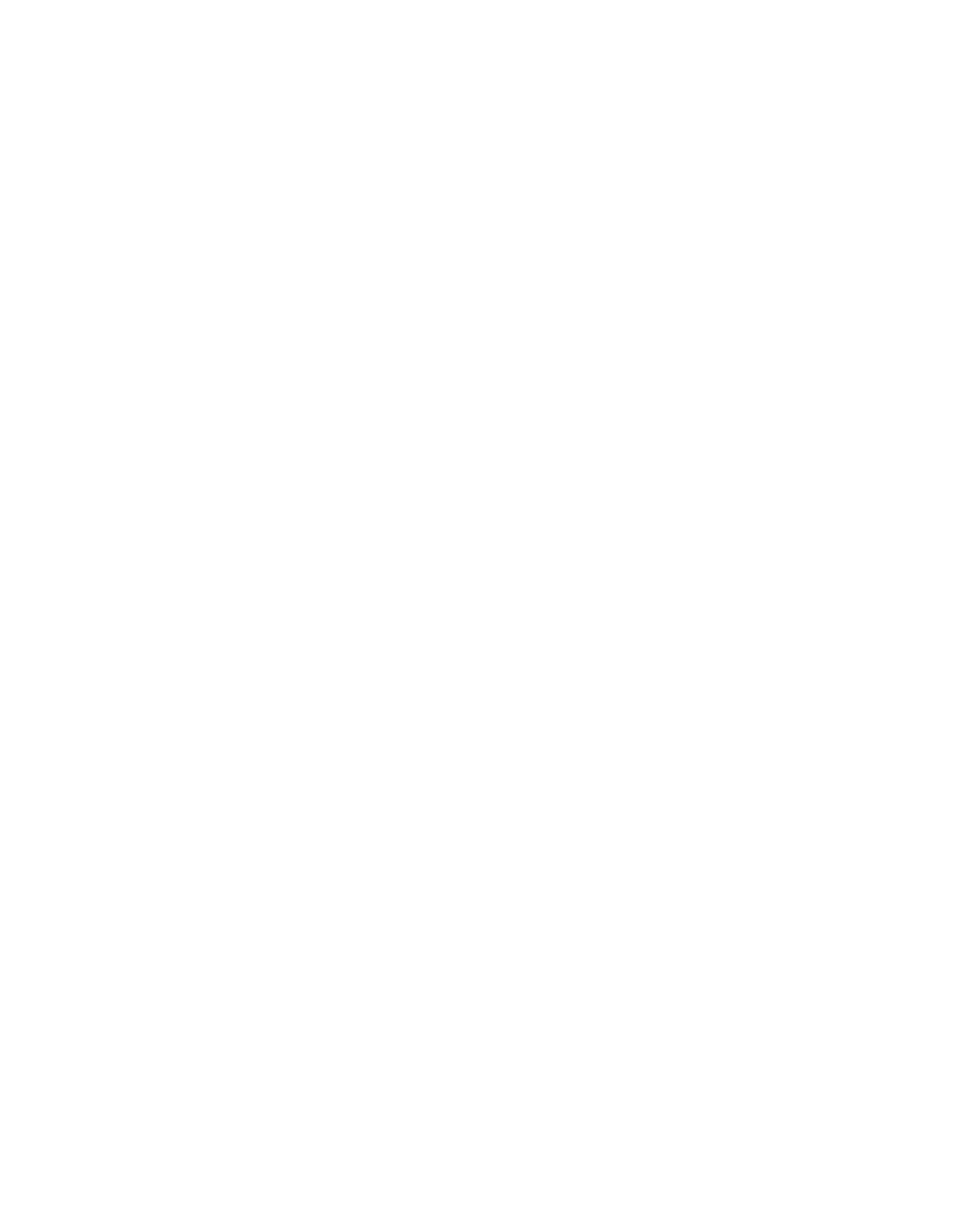

# **TO THE GROUP LEADER:**

Thanks for agreeing to lead a home group! We hope you will have a wonderful 40 days and rejoice to see and hear all that God does as we engage his Word. Your role is so important as cheerleader and encourager. We offer these suggestions so that you will feel comfortable.

What follows is a guide for the 60 to 75 minutes you spend with your group. There is more offered in the first sessions than the last, because after you get into it, your group will have its own personality and you will have a better feel for how to lead. We have suggested approximate times for each section so you can get through the whole lesson. But every group is different, so adjust as you need to.

Be sure to read through the whole lesson each week before your group meets!!

The questions for discussion are just that: questions meant to stimulate discussion. They are not meant to have a quick right answer response. So let your group wrestle with them! Your main task is to keep them focused on the Scripture and its meaning, and its application to life. That's where God does his work. Feel free to add your own questions as you look at the passages in preparation.

Also note that we have tried to provide more material than you have time for if everything works, so select according to your style and the personality of your group.

If you have questions or concerns, feel free to contact Alec or Gerrit right away! And may the Triune God of Blessing bless your efforts and your group!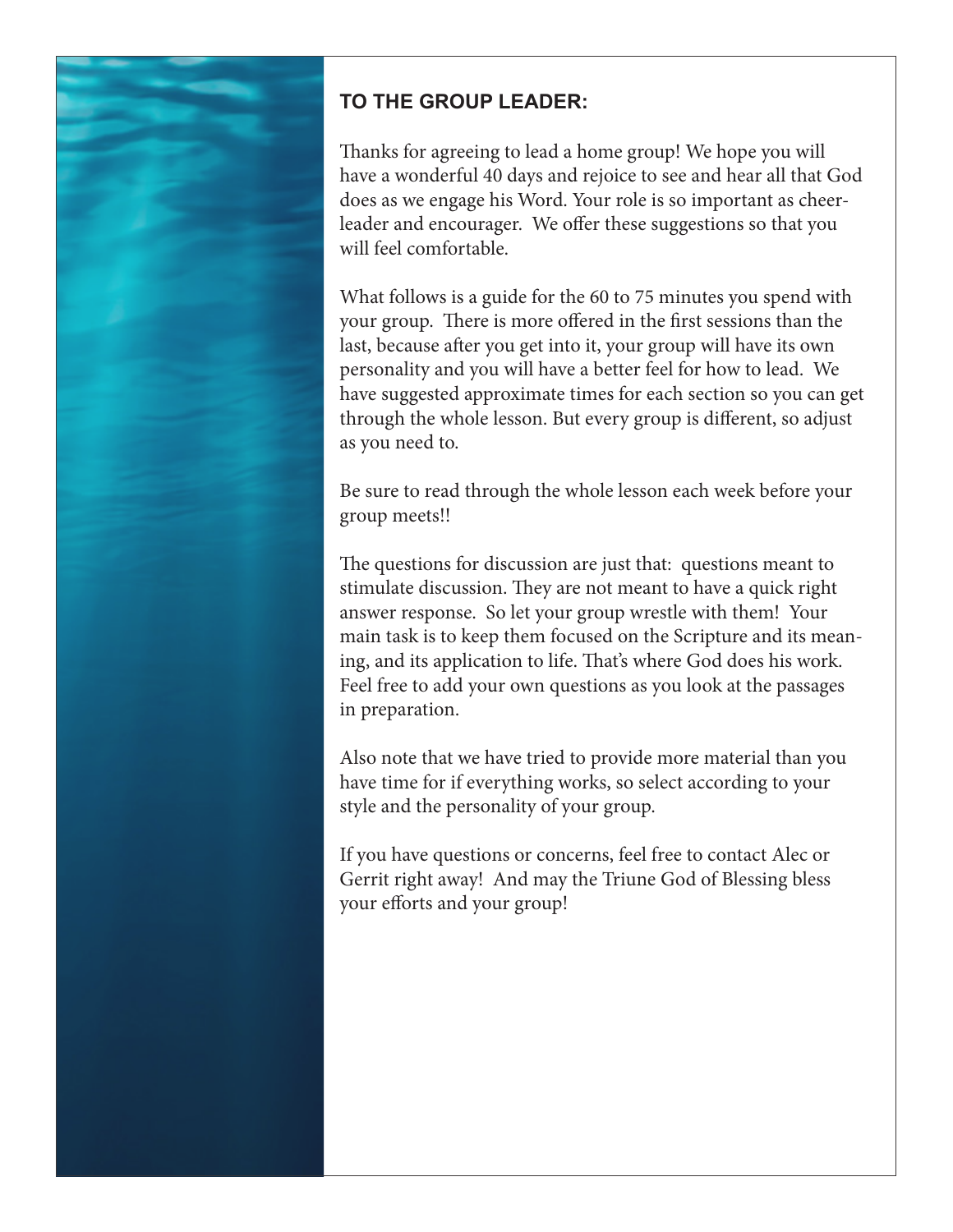This is the opening week of your group, so don't feel like you have to do "everything." The objectives of the first week are the following:

- 1) Introduce people to small groups
- 2) Start the process of getting to know one another
- 3) Introduction to working the 40 Days of Blessing booklet

# **1. Getting to Know One Another (10 minutes)**

Welcome everyone to the group and ask each to do the following: Introduce yourself by saying your name, where you grew up, and, very briefly, that town's "claim to fame. "

# **2. Introduction to the Blessing Life Groups (5 minutes)**

These groups are about doing life together, studying the Bible and growing closer to Christ. With that, each group needs a few "ground rules" in order for the deal to work. Ask each person to commit to the following:

- 1) Show up every week (if you are going to be absent, let someone know)
- 2) Show up on time (the group will start & end on time)
- 3) Use your prayer guide every day before we meet
- 4) No cell phones (emergencies are the exceptions)

5) Keep confidentiality of others.

6) Participate, but also respect the need for others to participate. A group should not be dominated by one or two people, nor should the group have people attending and not participating.

7) Bring a Bible and Your Prayer Guide

If the group can commit to doing these things, it will lead to a dynamic time!

# **3. Study- (40 minutes)**

Introduction to the Guide (approximately 5 of the 40 minutes)

Invite everyone to get out their 40 Days of Blessing Guide.

Note that the 40 Days of Blessing Guide is all about Scripture!

Scripture is the way God engages us through his Spirit as we read, study and pray his Word.

### **The 40 Days guide has 3 main sections every day:**

1) Receiving the Blessing of God. We consider great Scriptures in which the God of grace desires to bless his people.

2) Blessing God in Return. We read Scriptures in which God is blessed for being who he is. Then, we pray those Scriptures to God, attaching our hearts to the words.

3) Reflecting the Blessing of God to Others. We read Scriptures which model the bless ing of others, and then are challenged to enact this blessing in our daily life. This section also includes a paragraph called "Practical Blessing."

The prayer guide is meant to be used at home, for about 15 minutes a day, with activities to take into the rest of your day. The purpose of our group is to reflect upon and encour age the daily practices.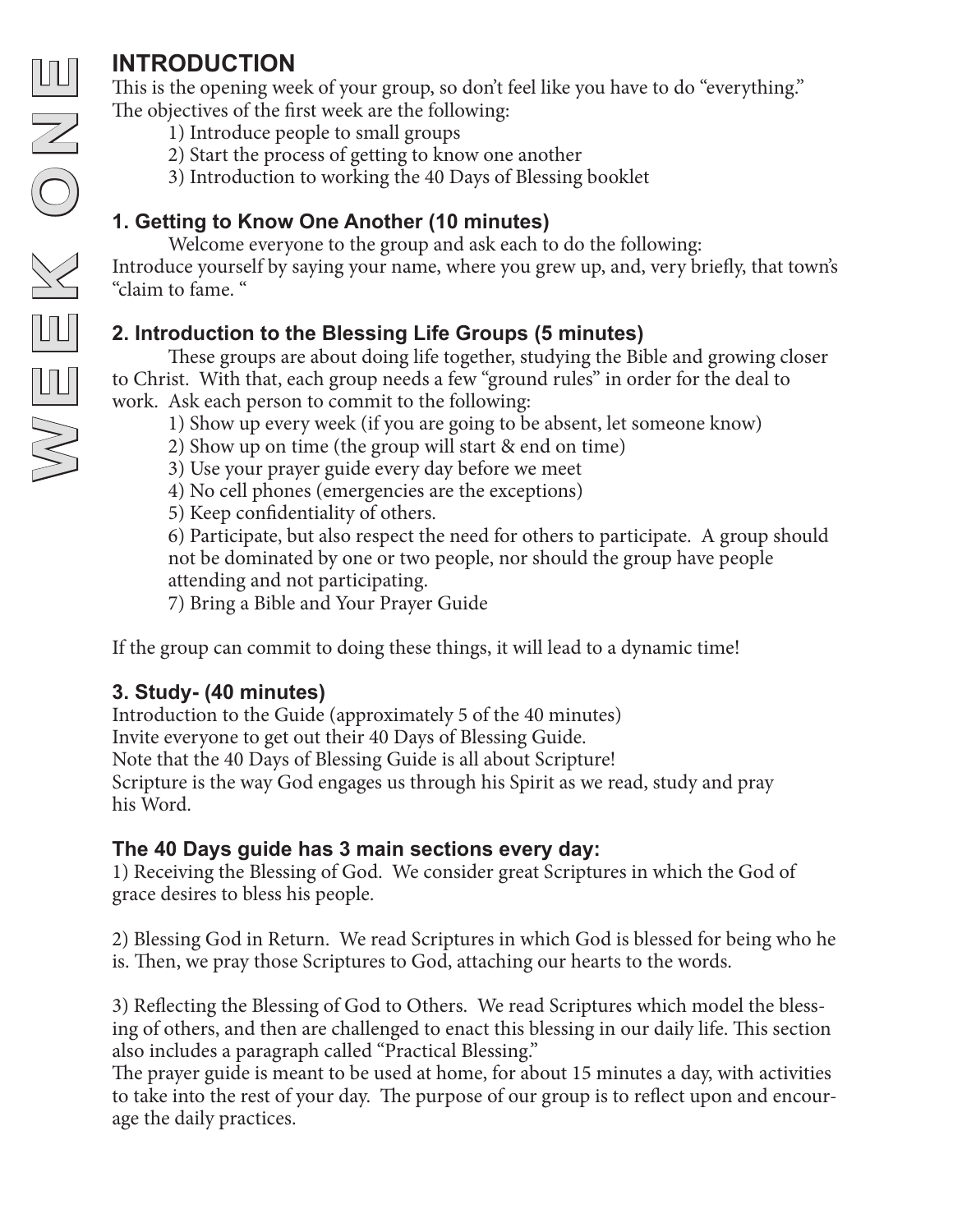Each week, we will work through some of the Scriptures from the previous week's reading. We will discuss the great and precious promises from God's Word that we have been asked to trust. We will discuss how we did blessing God and others, and then get set to focus on the week ahead. So let's try it as we work through the three sections from Day 3 of our guides.

#### **1) Receive the Blessing of God.** (approximately 15 of the 40 minutes)

Would someone please read the two passages from John:

Jesus said to her, "Everyone who drinks of this water will be thirsty again, but whoever drinks of the water that I will give him will never be thirsty again. The water that I will give him will become in him a spring of water welling up to eternal life." (John 4:13-14)

On the last day of the feast, the great day, Jesus stood up and cried out, "If anyone thirsts, let him come to me and drink. Whoever believes in me, as the Scripture has said, 'Out of his heart will flow rivers of living water.' " (John 7:37-38)

The guide tells us that every Tuesday, we will be considering passages from John in which Jesus declares great things about himself. John's Gospel contains many great "I am" passages in which Jesus describes himself powerfully through some very common images. Today, he offers living water. Let's start by thinking about this literally.

• If I say the phrase, "Dead Water," what kind of water comes to mind? What does "dead water" look like, smell like, taste like?

• So, by contrast, describe a picture of water that could be said to be "living." What does "living water" feel like and taste like?

Obviously, living water is meant to be a symbol, so let's press on the word picture Jesus uses to see if we can get to the meaning.

• What kind of thirst do you think Jesus promises to satisfy?

• If Jesus' living water were flowing freely through you today, what would life be like?

• How would you finish this sentence: "The living water Jesus mentions is\_\_\_\_\_\_\_\_\_\_\_\_"

Jesus says that whoever believes in him will receive his living water. He told the woman at the well that if she would ask him, he would give her a source of living water inside her.

The challenge on this day, then, is for us to ask Jesus to give us his living water. We ask him to get his Spirit flowing within us. We accept his desire for us to live from the inside out, from a source of life that is Christ in us.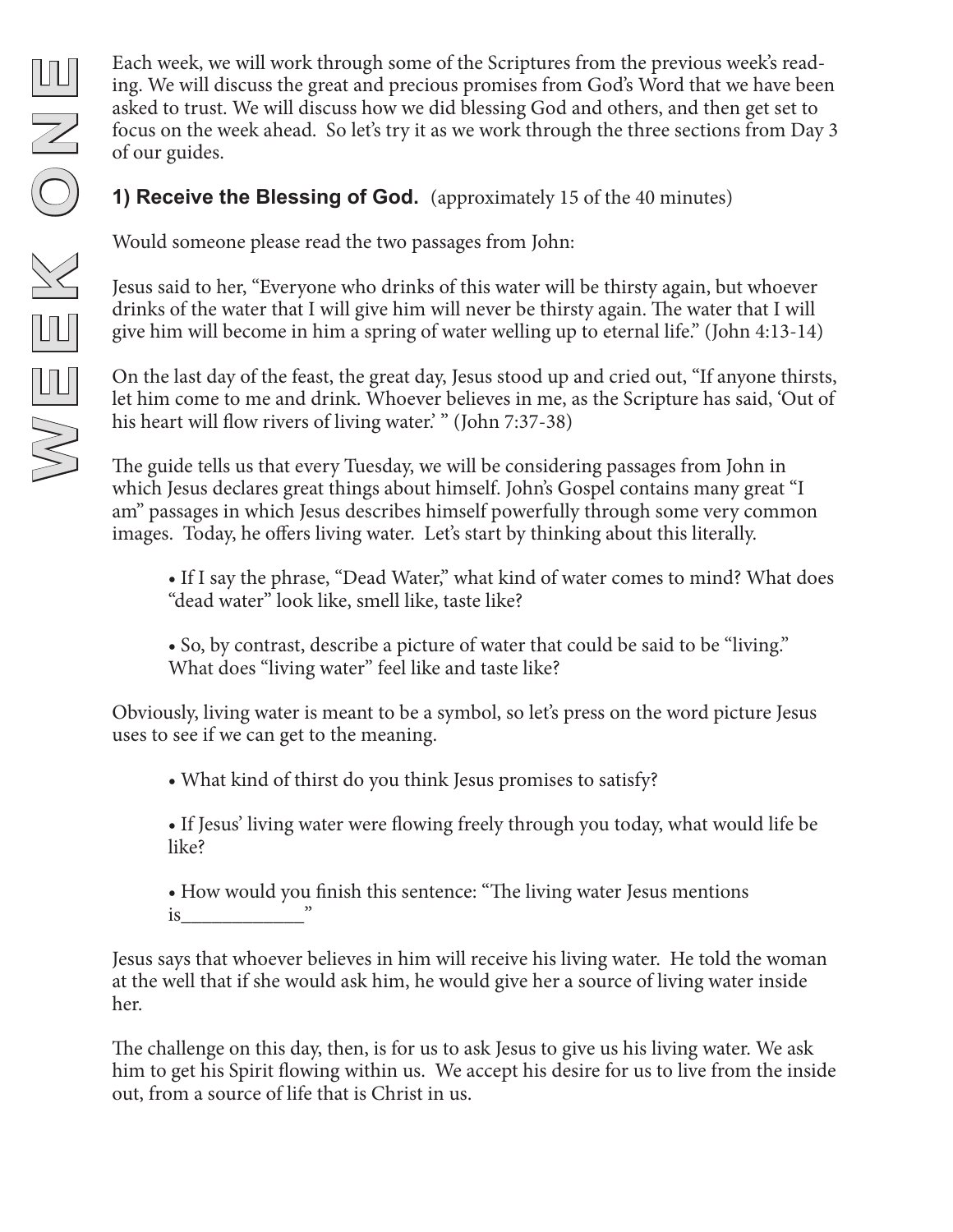#### **2) Return the Blessing to God** (approximately 10 of the 40 minutes)

Blessing God means praising God for who he is. Blessing God is different than thanks. In thanks, we name what God has given us. In blessing, or praise, we admire God as we tell him who he is and all he has done. Most of us are better at thanks than we are at praise. Our "blessing" muscles are a bit weak. Thankfully, we get a lot of help from the Psalms.

Would someone please read the quote from Psalm 16:

I say to the LORD, "You are my LORD; I have no good apart from you." I bless the LORD who gives me counsel; in the night also my heart instructs me. I have set the LORD always before me; because he is at my right hand, I shall not be shaken. You make known to me the path of life; in your presence there is fullness of joy; at your right hand are pleasures forevermore. (Psalm 16: 2, 8-9, 11)

Blessing God means acting like a mirror to him. We tell him who he has already shown himself to be. We do this by adding the devotion of our hearts, the intention of our mind, and the obedience of our wills.

• From the Psalm we just read, what are some qualities of the LORD for which we may bless him?

When we are in love with someone, it's easy to bless them with praise. We say, "You are so beautiful. You are so kind. You are so wonderful."

Blessing God is just taking the words of Scripture and telling them back to God, praising him for who he is. We will try to do that when we close in prayer later.

In preparation, write under Psalm 16 on this page of your 40 days guide:

O God, you are

**3) Reflect the Blessing of God to Others** (approximately 10 of the 40 minutes)

Would someone please read the verse from Psalm 22: 22:

I will tell of your name to my brothers; in the midst of the congregation I will praise you. (Psalm 22: 22)

Reflecting God's Blessing to others means connecting to another person, and letting a bit of what we have experienced of God's blessing be known to them. The exercise for this day asks us to "Consider today who might be blessed by your speaking and praising of God. Is there an email you could write which includes the words, "Today, I am praising God for \_\_\_\_\_\_\_\_\_\_\_\_\_\_\_\_\_ and I just wanted you to know how good He has been in my life."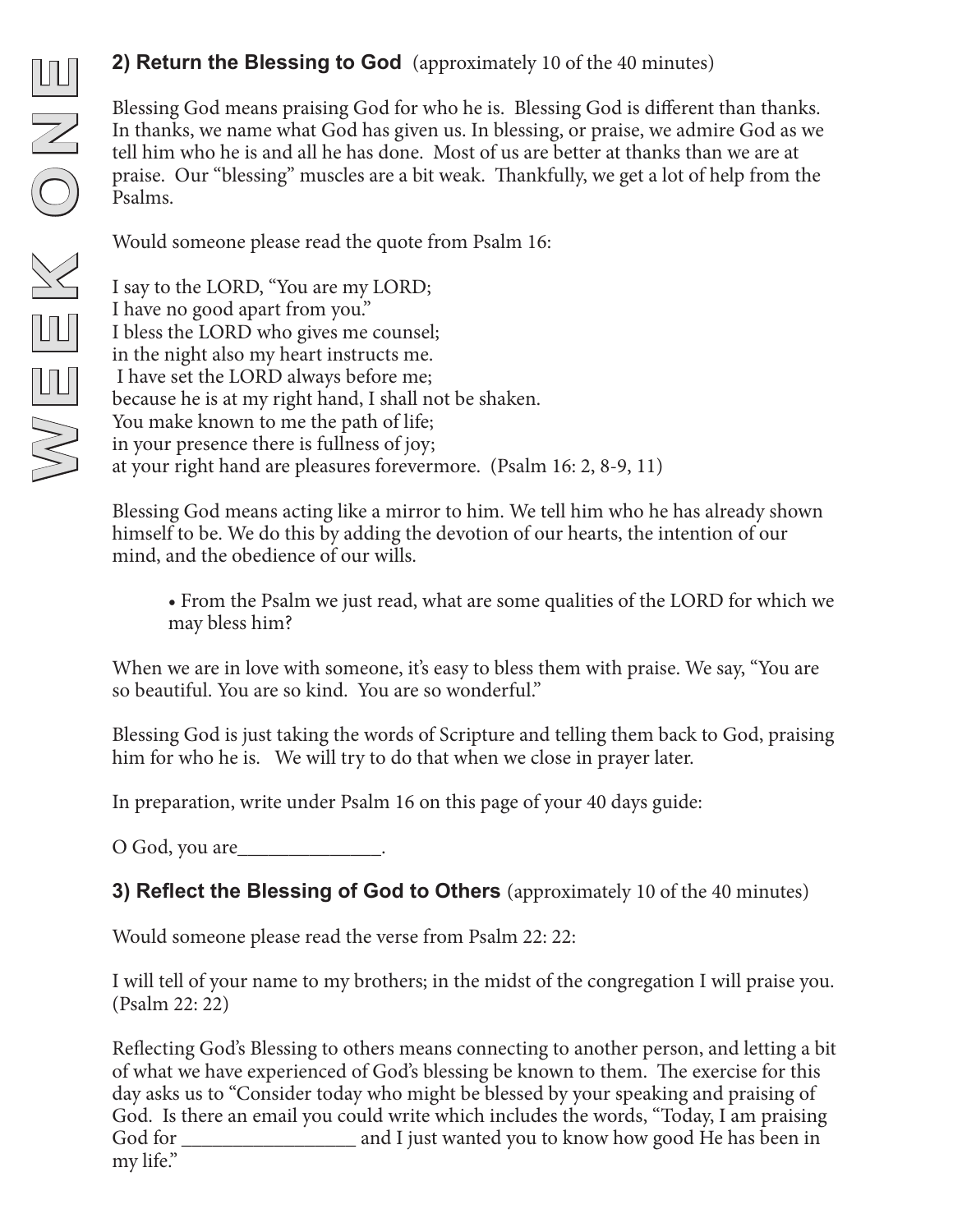If you actually wrote that email, what would you say you are praising God for? To whom would you feel comfortable sending such a note?

Now, let's note the practical aspect of blessing that is given every day. Look at Day 1. It tells us about the power in simply smiling. Day 2 tells about thanking. Day 3 tells about giving complements. How do you imagine people are blessed when we smile, thank, and compliment? This week, be on the alert for an opportunity intentionally to smile, thank and compli-

ment. Make notes of any effect or reactions you see when you do this on purpose.

#### **4. Prayer** (10 minutes)

As time allows, let group members share any prayer requests for themselves or others. Do not force anyone to pray, but ask for 4 volunteers to pray for the group (you can be one).

In your prayer time, you will have four ways to pray!

1) One volunteer will Thank God for the blessing you have received by the living water of Christ.

2) One volunteer will lead us to bless God by reading the sentence completed from Psalm 16, and asking others to do the same.

3) One volunteer will pray for those to whom you want to bless this week.

4) One volunteer will pray for any prayer requests made.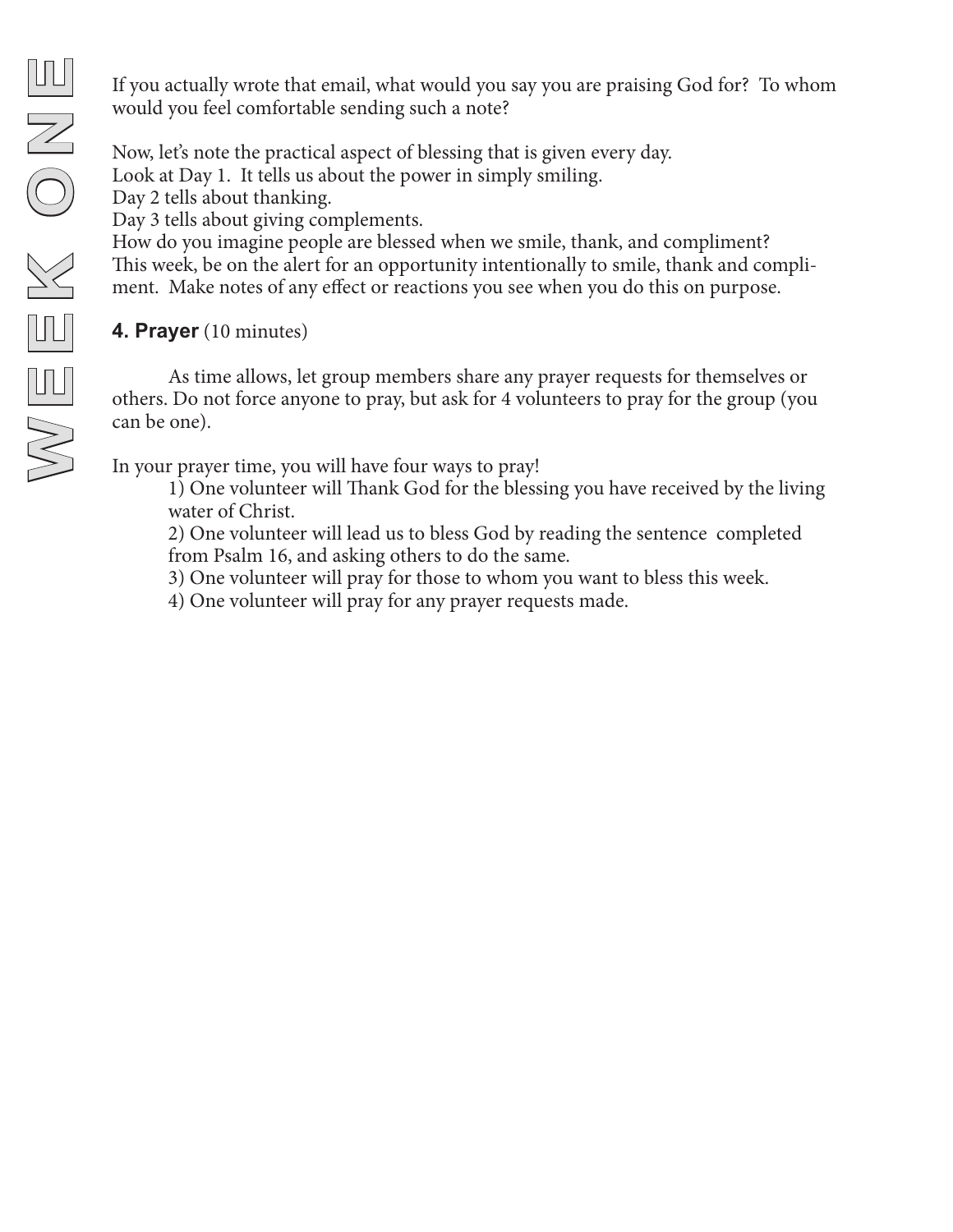# **1. Introduction**

Open with prayer, then take a moment to let the group members once again introduce themselves.

### **2. Blessing Review** (20 minutes)

# **A. Practical Blessing**

Lead a discussion of what happened this past week as group members more intentionally tried to bless others. Here are some sample questions to get discussion going:

• Let's take things in reverse order as we review the last week and our attempts to live the Blessing Life. The Practical Blessing sections encouraged us to smile, thank, complement, notice, inquire, and give. Did you find yourself remembering to be intentional more as the week went on?

- What happened when we blessed in our daily lives?
- What was difficult about being intentional in blessing?

### **B. Blessing God**

Lead a discussion about the group members' attempts to bless God more passionately this week. This is the most difficult aspect for people to do and talk about, so be prepared to share first how it went for you!

Here are some sample questions.

- Gerrit has mentioned that Blessing God is difficult for us. Did you find this to be true, and if so, what made it hard?
- We were often asked to pray a Scripture aloud, and to do that more than once. What happened when you did that?

• What did you notice about the way you felt God's presence during the day if you had blessed him in the morning?

### **C. Receiving the Blessing**

Lead a discussion about any insights or jewels people discovered while reading and considering the "Receiving the Blessing" passages. Give them some time to leaf back through the past week's Scriptures.

• What was your favorite passage in the "Receiving the Blessing" section?

• How did you overcome reluctance to believe that these blessings are actually for you, this week, in your daily life?

What have you learned about God's heart for his world?

### **3. Study** (10 minutes)

Turn to Day 9 in your 40 Days guides and locate the passage from Luke 1 in, "Receiving the Blessing." Ask someone to read aloud:

And the angel said to [Mary], "Do not be afraid, Mary, for you have found favor with God. And behold, you will conceive in your womb and bear a son, and you shall call his name Jesus. He will be great and will be called the Son of the Most High. And the Lord God will give to him the throne of his father David,and he will reign over the house of Jacob forever, and of his kingdom there will be no end."

And Mary said to the angel, "How will this be, since I am a virgin?"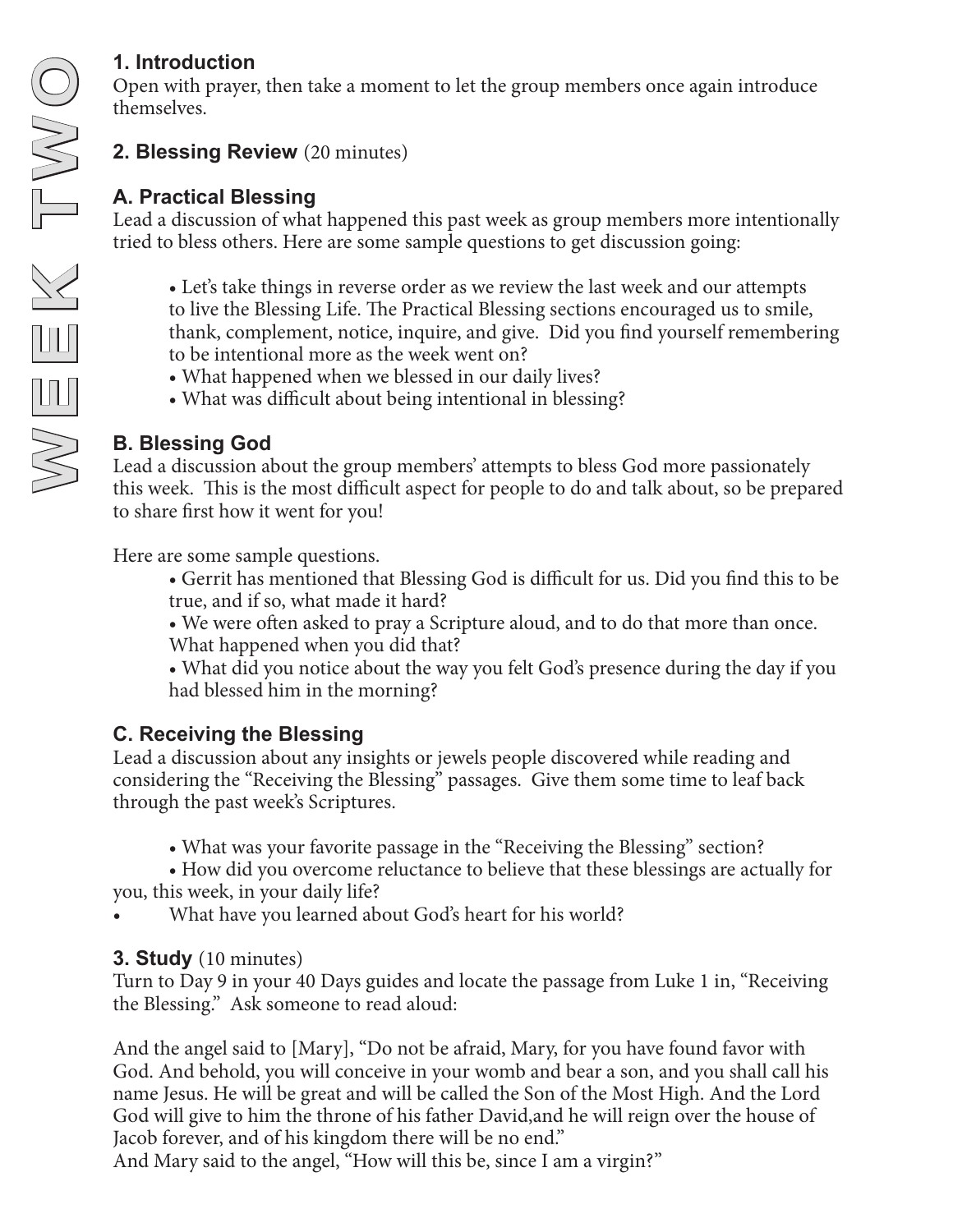And the angel answered her, "The Holy Spirit will come upon you, and the power of the Most High will overshadow you; therefore the child to be born will be called holy—the Son of God. And behold, your relative Elizabeth in her old age has also conceived a son, and this is the sixth month with her who was called barren. For nothing will be impossible with God."

And Mary said, "Behold, I am the servant of the Lord; let it be to me according to your Word." And the angel departed from her (Luke 1:30-38).

#### **Discuss:**

- What is God doing for the world in this passage?
- Mary receives the blessing of God by saying, "Behold, I am the servant of the Lord; let it be to me according to your Word." What makes these words such a great response of faith!
- How would this phrase "Let it be to me" enable you better to receive the prom ises of God that we will read this week?"

#### **4. Bless God** (15 minutes)

Turn to Day 9 in your 40 Days guides and locate Mary's song from Luke 1 in the Blessing God section.

Invite the group to read it aloud with you:

And Mary said, "My soul magnifies the Lord, and my spirit rejoices in God my Savior, for he has looked on the humble estate of his servant. For behold, from now on all generations will call me blessed; for he who is mighty has done great things for me, and holy is his name. And his mercy is for those who fear him from generation to generation. He has shown strength with his arm; he has scattered the proud in the thoughts of their hearts; he has brought down the mighty from their thrones and exalted those of humble estate; he has filled the hungry with good things, and the rich he has sent away empty. He has helped his servant Israel, in remembrance of his mercy, as he spoke to our fathers, to Abraham and to his offspring forever." (Luke 1:46-55)

#### **Discuss:**

- What phrases in this passage cause Mary to sound like a young woman praising her "man"?
- What wonderful promise for all the people is given at the end?
- What would happen if our blessing God included these kinds of "big picture" praises?

Ask the group to close their eyes and focus their hearts as you read this prayer again aloud and slowly.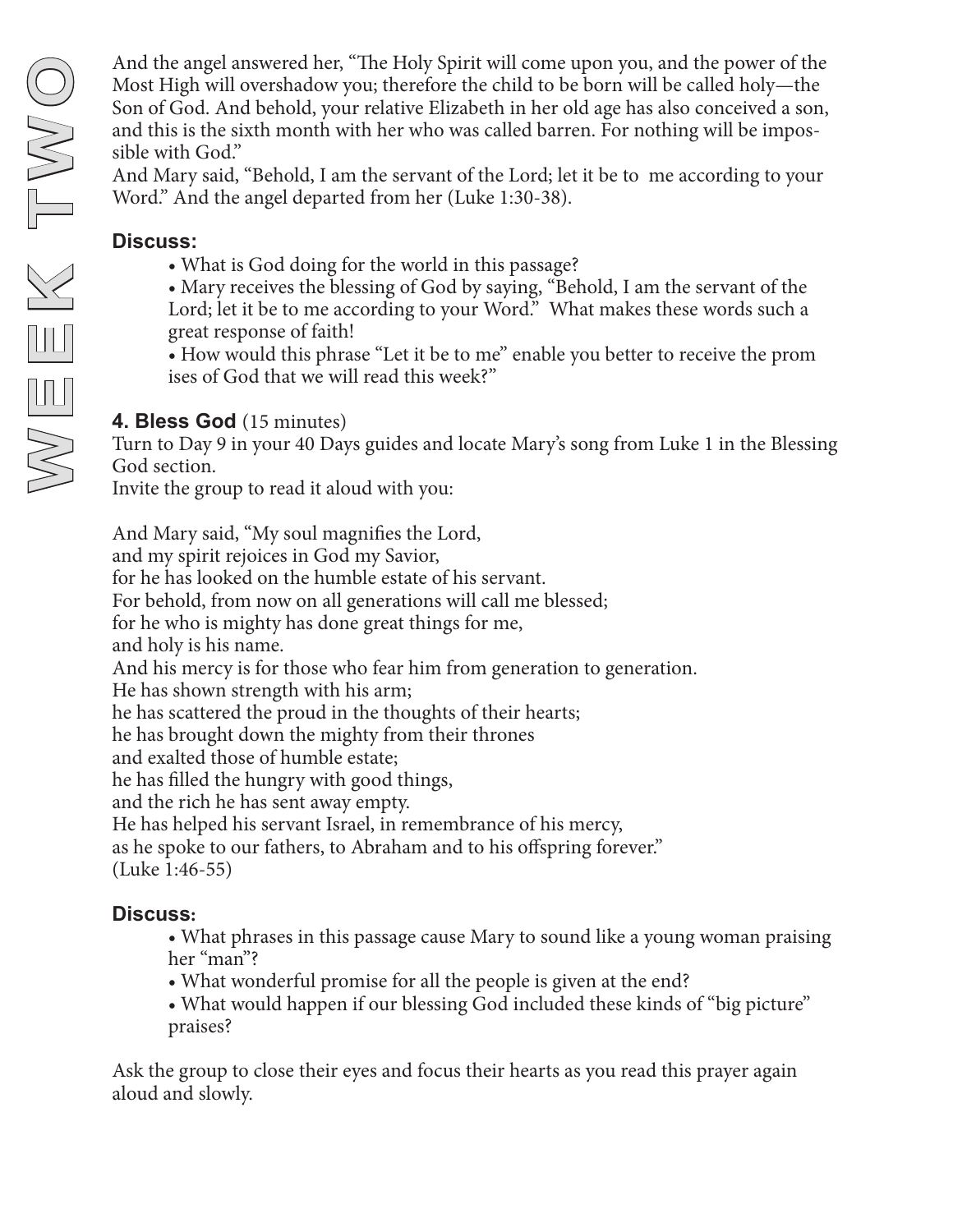### **4. Prayer** (15 minutes)

As time allows, let group members share briefly how the group might pray for them this week. Do not force anyone to pray, but ask for 3 volunteers to pray for the group (you can be one).

1) Volunteer to pray on behalf of the group, "Yes, Lord, let it be to us according to your Word as we receive the blessings of Christ coming to us"

2) Volunteer to bless God for his plan of salvation in coming as a baby born of Mary.

3) Volunteer to pray for our blessing work this week and any prayer requests.

Encourage Participants to really work the Blessing projects this coming week!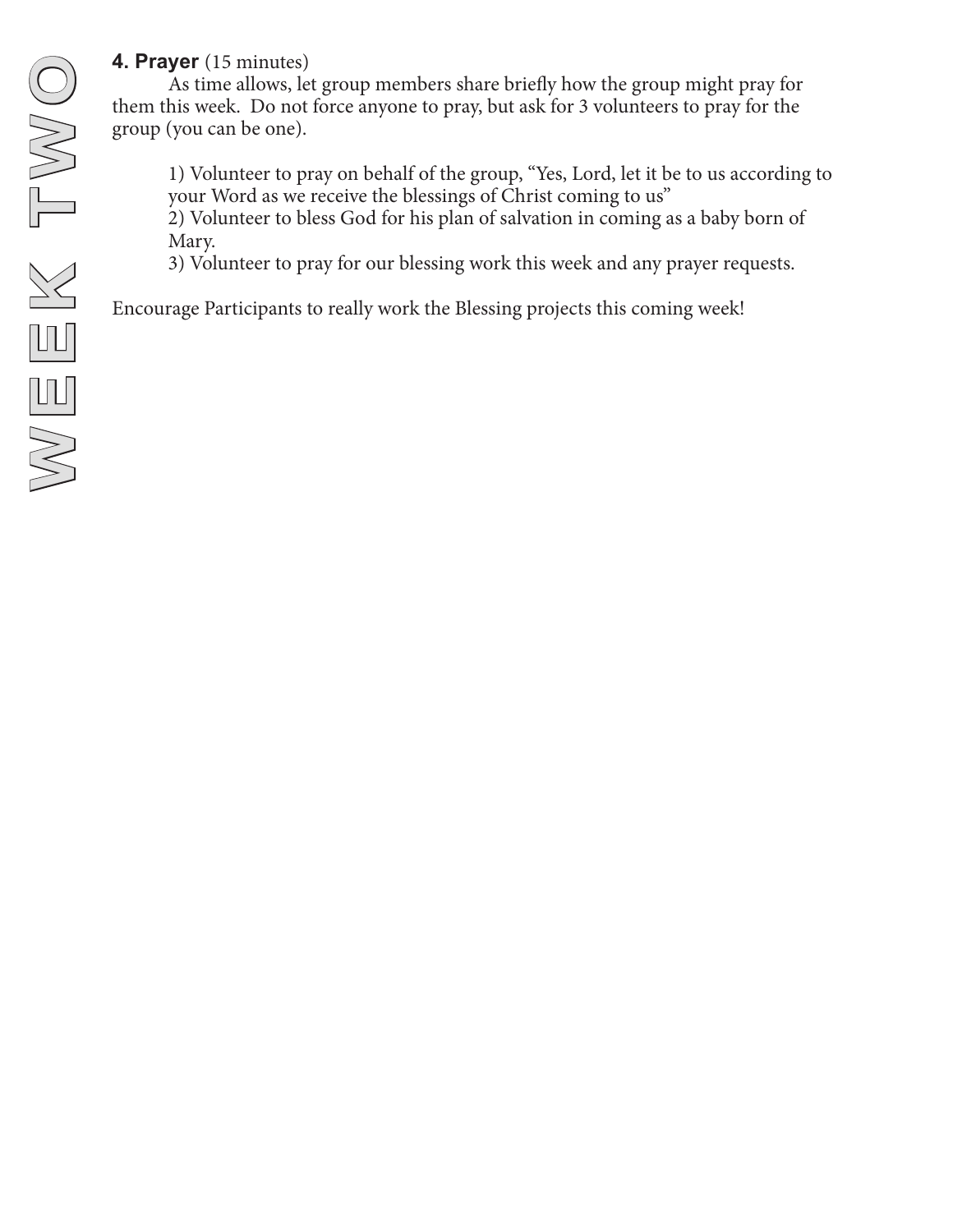#### **Open with Welcome and Prayer**

#### **Blessing Review** (25 Minutes)

Ask the group for Blessing Stories from the previous week. (Be sure you have one in case the group has a slow start!)

After a good time of sharing, ask the group to turn to Day 11 of the 40 Days guides and to look again at the Scripture and exercise for Reflecting God's blessing.

Ask someone to read aloud the Colossians passage:

….bearing with one another and, if one has a complaint against another, forgiving each other; as the Lord has forgiven you, so you also must forgive (Colossians 3: 13).

#### **Discuss:**

• In what ways did you become aware you needed to bear with someone this past week?

What is the connection between knowing God's forgiveness of us and forgiving others?

The Practical Blessing section asked us to give others the Benefit of the Doubt.

- Do you recall any moments when you either colossally failed at this, or amazingly remembered to do it?
- What effect does giving the benefit of the doubt have on others to bless them?

• In what arena of your daily sphere do you particularly want to concentrate on giving the blessing of forbearance and the benefit of the doubt: home, work, church, or other?

**Study** (25 minutes)

#### **Receive the Blessing**

Invite the group to turn to Day 13 of the 40 Days guide. Ask someone to read aloud the Ezekiel passage from Receive the Blessing:

I will sprinkle clean water on you, and you shall be clean from all your uncleannesses, and from all your idols I will cleanse you.

And I will give you a new heart, and a new spirit I will put within you. And I will remove the heart of stone from your flesh and give you a heart of flesh. And I will put my Spirit within you, and cause you to walk in my statutes and be careful to obey my rules. You shall dwell in the land that I gave to your fathers, and you shall be my people, and I will be your God.

And I will deliver you from all your uncleannesses. (Ezekiel 36:25-29)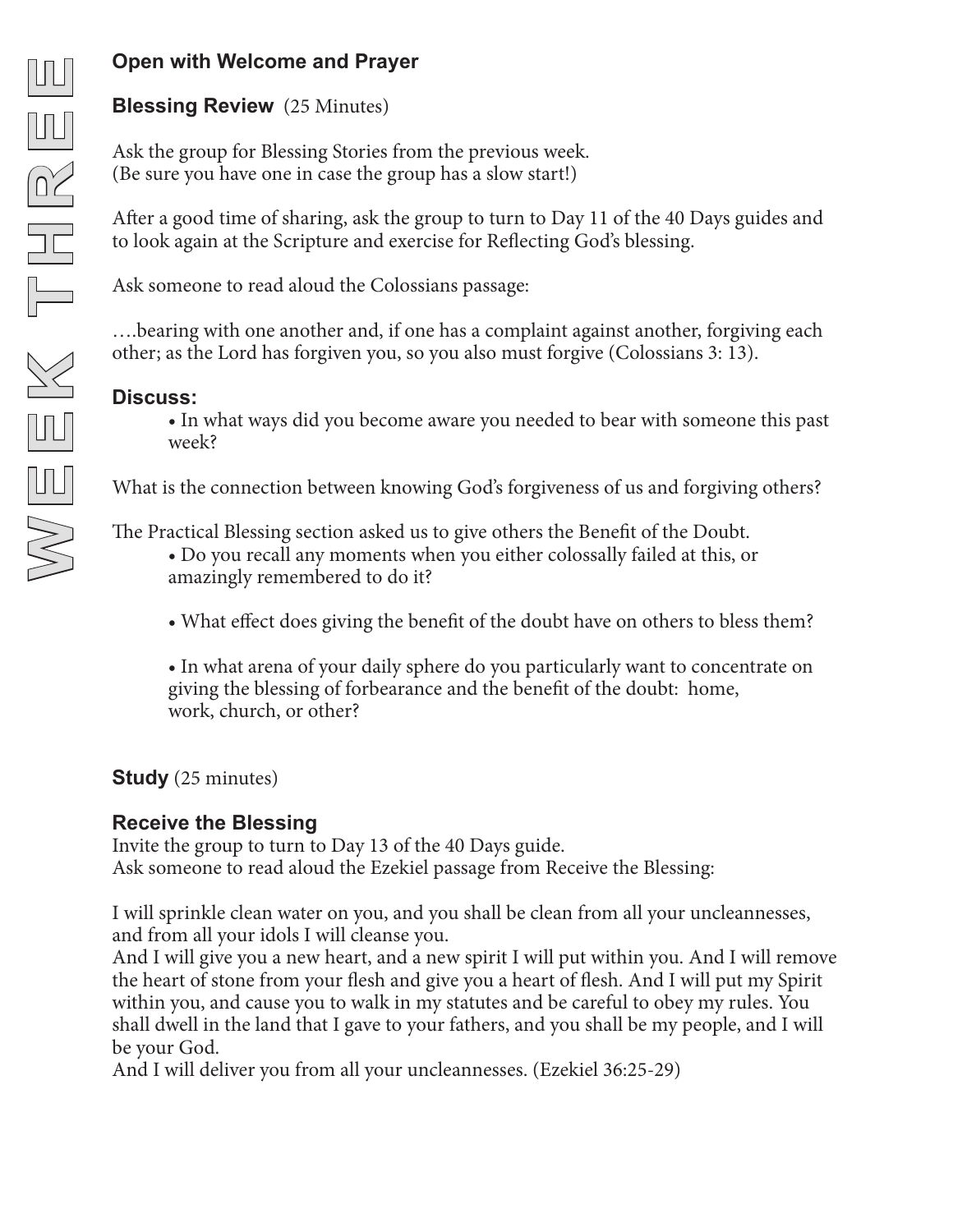#### **Discuss:**

- How do the promises of this passage apply to our task of blessing others by for bearing with them?
- How do we enter this promise so it becomes real to us? That is, how do we get this new heart?
- The LORD God wants to enter a covenant with us where he is our God and we are his people. What are the ways we say "Yes" to such an offer?
- What does Jesus have to do with this new heart?

### **Bless God**

Invite a group member to read again the Revelation passage from the Blessing God section of Day 13:

And the four living creatures, each of them with six wings, are full of eyes all around and within, and day and night they never cease to say, "Holy, holy, holy, is the Lord God Almighty, who was and is and is to come!"

And whenever the living creatures give glory and honor and thanks to him who is seated on the throne, who lives forever and ever,

the twenty-four elders fall down before him who is seated on the throne and worship him who lives forever and ever. They cast their crowns before the throne, saying, "Worthy are you, our Lord and God, to receive glory and honor and power, for you created all things, and by your will they existed and were created." (Revelation 4:8-11)

# **Discuss**

• What difference does it make in your prayers of blessing God to learn that you are joining your voice to praise that is already going on?

- What difference does it make to our praise to know that creatures higher, smart er, stronger and more glorious than we find this to be a worthwhile activity?
- What does it do for our Blessing God prayers to realize that worship is simply stepping into a stream of praise that began in eternity and will continue into eternity?
- What are we missing if we do not join this stream of heavenly praise?

# **Prayer Time** (10 min.)

Invite the group to close their eyes and still their breathing. Ask them to imagine the scene from Revelation 4 as the angelic beings cast their crowns before the throne. Read to them the passage from Revelation. Then invite group members to speak aloud prayers of blessing that begin with the phrase, "Worthy are you, our Lord and God……"

After the time of Blessing God, invite group members to name aloud any people for whom they have particular concern.

Then invite a time of "free prayer" after which you close.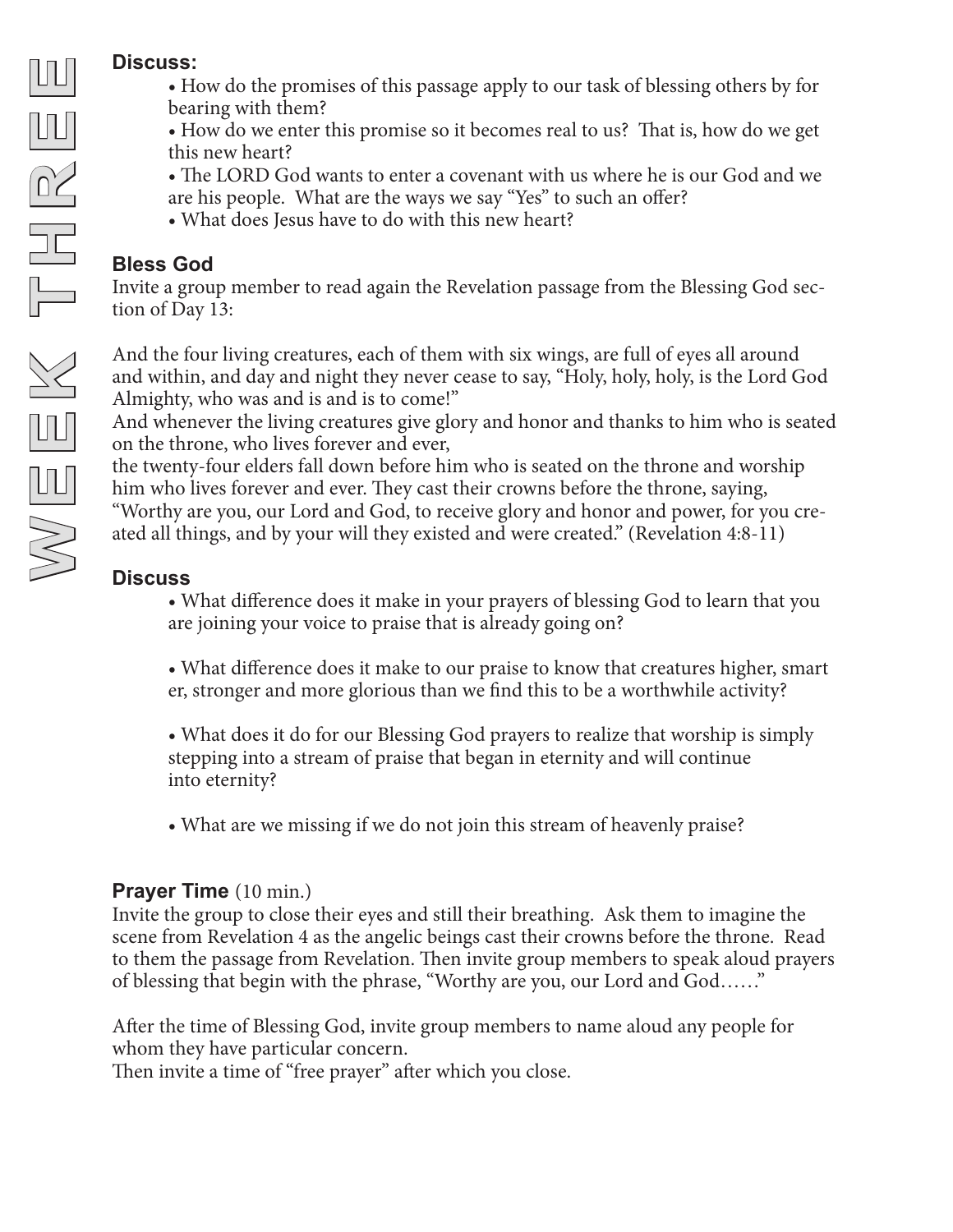# **Study: Receive the Blessing of God** (15 min)

Ask the group to turn to Day 19 and the Scripture from Titus under the "Receiving the Blessing" section. Ask someone to read aloud the passage:

But when the goodness and loving kindness of God our Savior appeared, he saved us, not because of works done by us in righteousness, but according to his own mercy, by the washing of regeneration and renewal of the Holy Spirit, whom he poured out on us richly through Jesus Christ our Savior, so that being justified by his grace we might become heirs according to the hope of eternal life. (Titus 3: 4-7)

# **Discuss:**

- How does the appearance of Jesus reveal the heart of God?
- According to this passage, on what basis did God save us?
- On what basis did he decidedly not save us?
- What does regeneration mean? How does regeneration "wash" us?
- How does the Holy Spirit renew a person?
- On the basis of Christ's merit, we are justified before God. In the final verse,
- what do those justified by Christ become?
- If you are an heir to a great fortune, how does that change the way you approach circumstances of daily life?
- What difference does the inheritance of eternal life make in your life today?
- What does it take to receive the magnificent news of this passage as truly a promise to each of us personally?

# **Blessing God** (15 min)

Psalm 139 is very famous. Let's turn to Day 18 and the Blessing God section to find a quotation from it. Ask someone to read aloud:

For you formed my inward parts; you knitted me together in my mother's womb. I praise you, for I am fearfully and wonderfully made. Wonderful are your works; my soul knows it very well.

My frame was not hidden from you, when I was being made in secret, intricately woven in the depths of the earth.

Your eyes saw my unformed substance; in your book were written, every one of them, the days that were formed for me, when as yet there was none of them.

How precious to me are your thoughts, O God! How vast is the sum of them! If I would count them, they are more than the sand. I awake, and I am still with you. (Psalm 139:13-18)

# **Discuss:**

- For what are we blessing God in this psalm?
- How do the very parts of our body actually bless God?
- What does it mean that God is thinking about you even as you sleep?
- What does it mean for the way you view your life to say in this moment, "I am with God." Note: this is not "God is with me," this is "I am with God. That is my present position."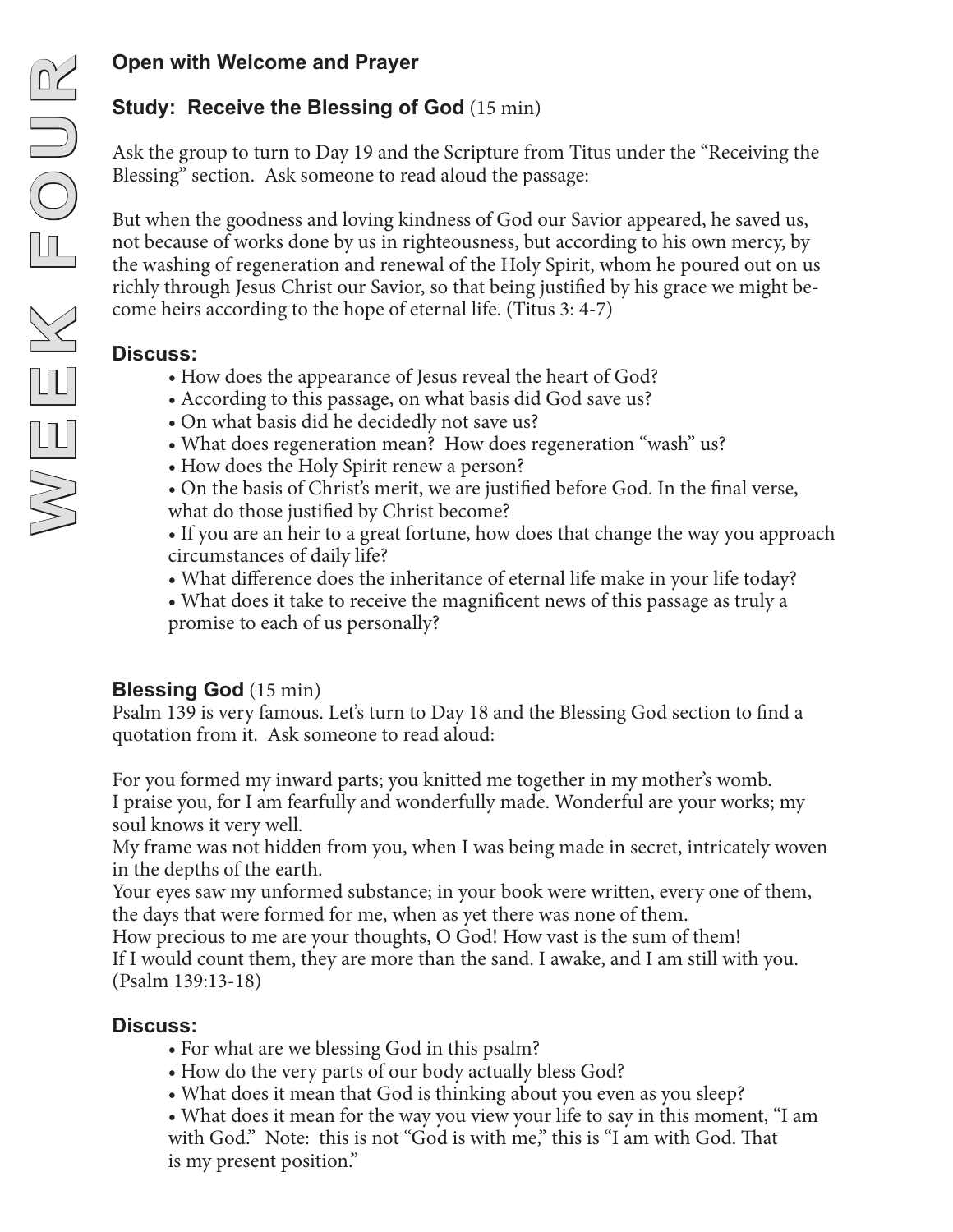#### **Reflect the Blessing of God to Others** (10 min)

Turn to the Blessing Others section of Day 18 and read the Matthew passage:

And Jesus came and said to them, "All authority in heaven and on earth has been given to me. Go therefore and make disciples of all nations, baptizing them in the name of the Father and of the Son and of the Holy Spirit, teaching them to observe all that I have commanded you. And behold, I am with you always, to the end of the age." (Matthew 28: 18-20)

Read from the guide:

Another way to translate Jesus' words is "As you are going, make disciples…" Every day we are going into our world, into our spheres of influence, into our regular relationships.

#### **Discuss:**

- Name the people in your usual sphere of influence
- When are their opportunities to specifically bless others in Jesus' name?
- What is frightening about that? Exciting?

#### **Blessing Review** (15 min)

Discuss the progress the group made in living the blessing life this past week. Share blessing stories.

 Consider who you will meet this day. Pray for an opportunity to mention your Savior and for a way to show his love concretely.

#### **Prayer Time** (10 min)

Lead the group to enter a time of silent prayer in which we visualize the people whom we meet in everyday life. Ask the members to settle on one or two of those people, holding them in prayer in their minds. Then, invite the group silently to ask God to provide an opportunity this week through which we might bless those one or two people. Ask him to give us an opportunity to bless by speaking the name of Jesus and telling of his grace.

Invite the group to name aloud any persons for whom they have specific concerns.

Close with blessing God.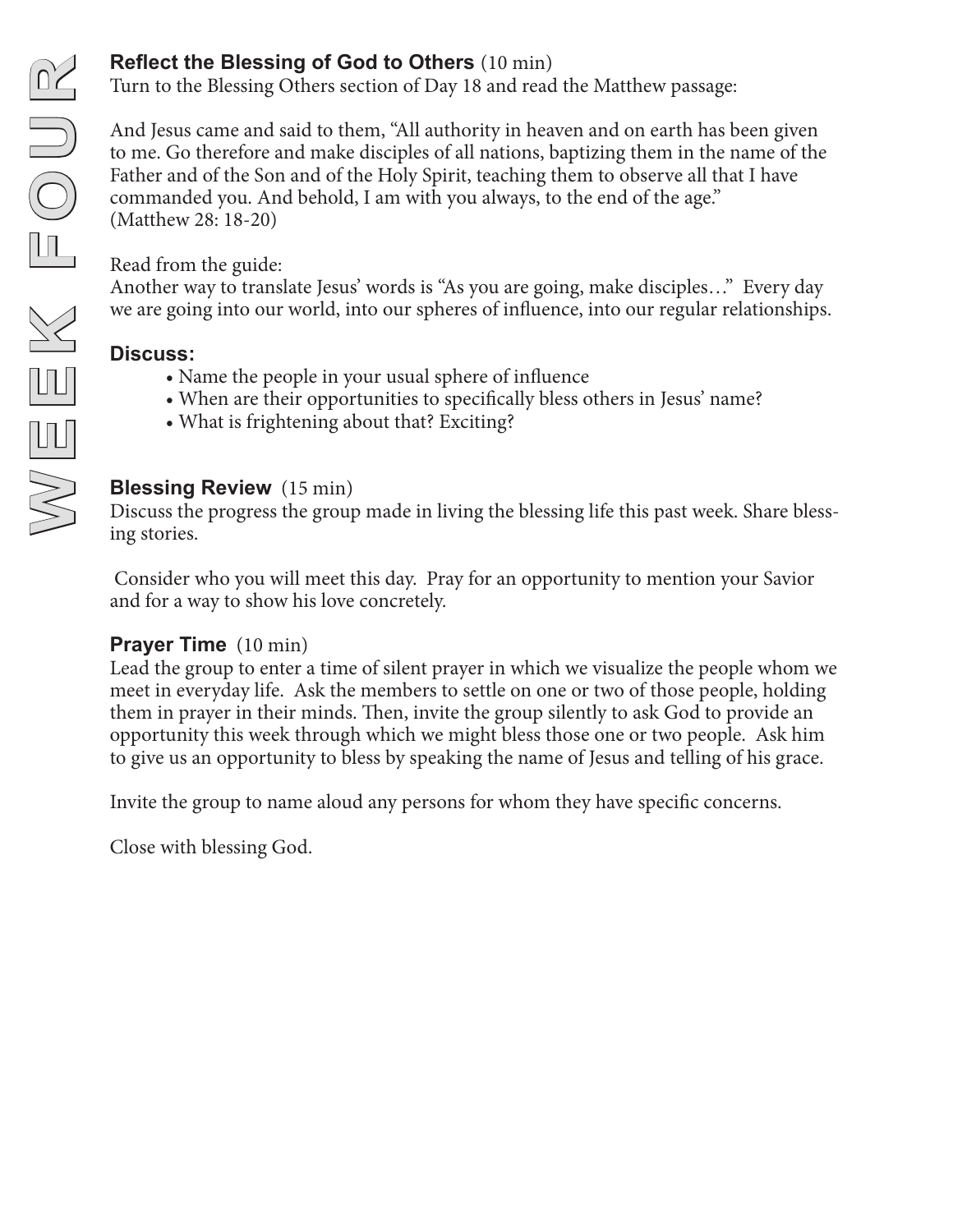# **Welcome and Opening Prayer**

#### **Blessing God** (15 minutes)

Invite the group to turn to Day 28 in their 40 Days Guides and find the Philippians passage in the Blessing God section. Invite someone to read aloud:

Have this mind among yourselves, which is yours in Christ Jesus, who, though he was in the form of God, did not count equality with God a thing to be grasped, but made himself nothing, taking the form of a servant, being born in the likeness of men. And being found in human form, he humbled himself by becoming obedient to the point of death, even death on a cross. Therefore God has highly exalted him and bestowed on him the name that is above every name, so that at the name of Jesus every knee should bow, in heaven and on earth and under the earth,and every tongue confess that Jesus Christ is Lord, to the glory of God the Father. (Philippians 2:3-16)

# **Discuss**

This is one of the earliest and greatest hymns to Jesus. Christians having been blessing Jesus through these words since the middle of the first century! Ask the group to work through the various parts of this hymn of praise through the following method.

We will borrow the prayer form from Revelation we used last week. Let's start each sentence with the words, "You are worthy Lord Jesus, because…." And then, one by one, we'll add the phrases of praise from this passage.

I'll start us: You are worthy Lord Jesus because though you were in the form of God, you did not count equality with God a thing to be grasped."

Now, look how the rest of the verse goes. We would add the second blessing of Christ by saying, "You are worthy Lord Jesus because you made yourself nothing, being born in the likeness of men."

Now, let's work through all the phrases of this hymn with this prayer form. Would someone else do the next phrase?

Note to leaders: go ahead and line this out yourself beforehand so you can help the group.

### **Discuss**

- What changes are you noting in your prayer life as a result of blessing God every day?
- What have you learned about God through blessing him?
- What response from God do you experience after blessing him these last few weeks?
- What questions would you like to ask about blessing God?
- How would you recommend blessing God to others?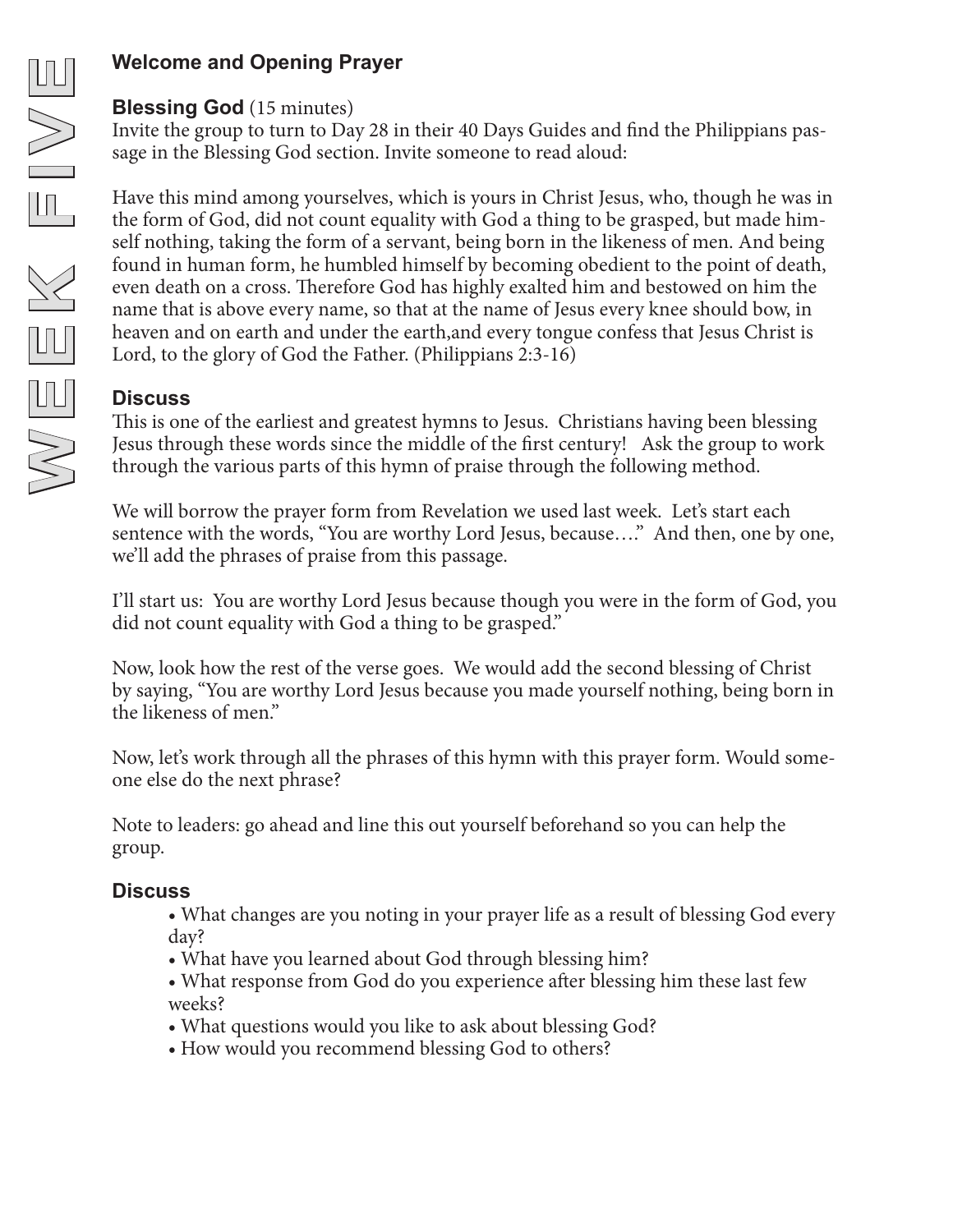In days 22, 23, and 24, the practical blessing sections were about time: 1) meeting people on time, 2) showing up early, and 3) staying late.

- How have you experienced these ways of keeping time as ways to bless others?
- What makes is time so interconnected with love and blessing?
- What other blessing stories do we have from the past week?
- What else did you notice in your reading this past week that struck you?

### **Blessing Others** (15 minutes)

This week, we're going to look ahead in our guide for an activity we want to practice so we can discuss it at our final session. Turn to Day 39 in your 40 Days guide to the sec tion on practical blessing. Let's read that aloud:

# **Practical Blessing**

**Elessing Review** (20 minutes)<br>
In days 22, 23, and 24, the practice<br>
on time, 2) showing up early, and<br>
• How have you experience<br>
• What makes is time so in<br>
• What other blessing stori<br>
• What else did you notice<br> **Bles** Speak a word. In our final week, it may now be time to go on and give a Biblical blessing to someone! Perhaps a child or grandchild or grandmother or friend in the hospital--the Lord will lead you. But write down one of these great benedictions, or mark one of the psalms you have read, and speak it over someone when the time is right, with your hand on their shoulder or head. Ask, "May I bless you?" And then do it!

#### **Discuss**

- Has anyone ever blessed you with such a prayer? What was that like?
- Have you every blessed someone this way? What was the result?
- What makes us afraid to do this?

Gerrit mentioned how Bill Glass encourages parents to bless their children by 1) holding them, 2) Looking at them directly, and 3) saying, "You're mine and I'm glad. I love you and I think you're terrific."

• Can you imagine actually doing that? If you couldn't say it, could you write it?

Bill Gothard has written about the power of spoken blessings in the Lord's name. There is great power in speaking the Lord's name and word over someone. Our very fear to speak in his name indicates the level of power involved.

• Let's pray for one another every day this week, that we would each have oppor tunity and courage to actually bless another person in the name of the Lord Jesus.

# **Prayer Time** (10 minutes)

Ask the group to join you in a time of free prayer in which we do both kinds of prayer: blessing God and asking his blessing for others.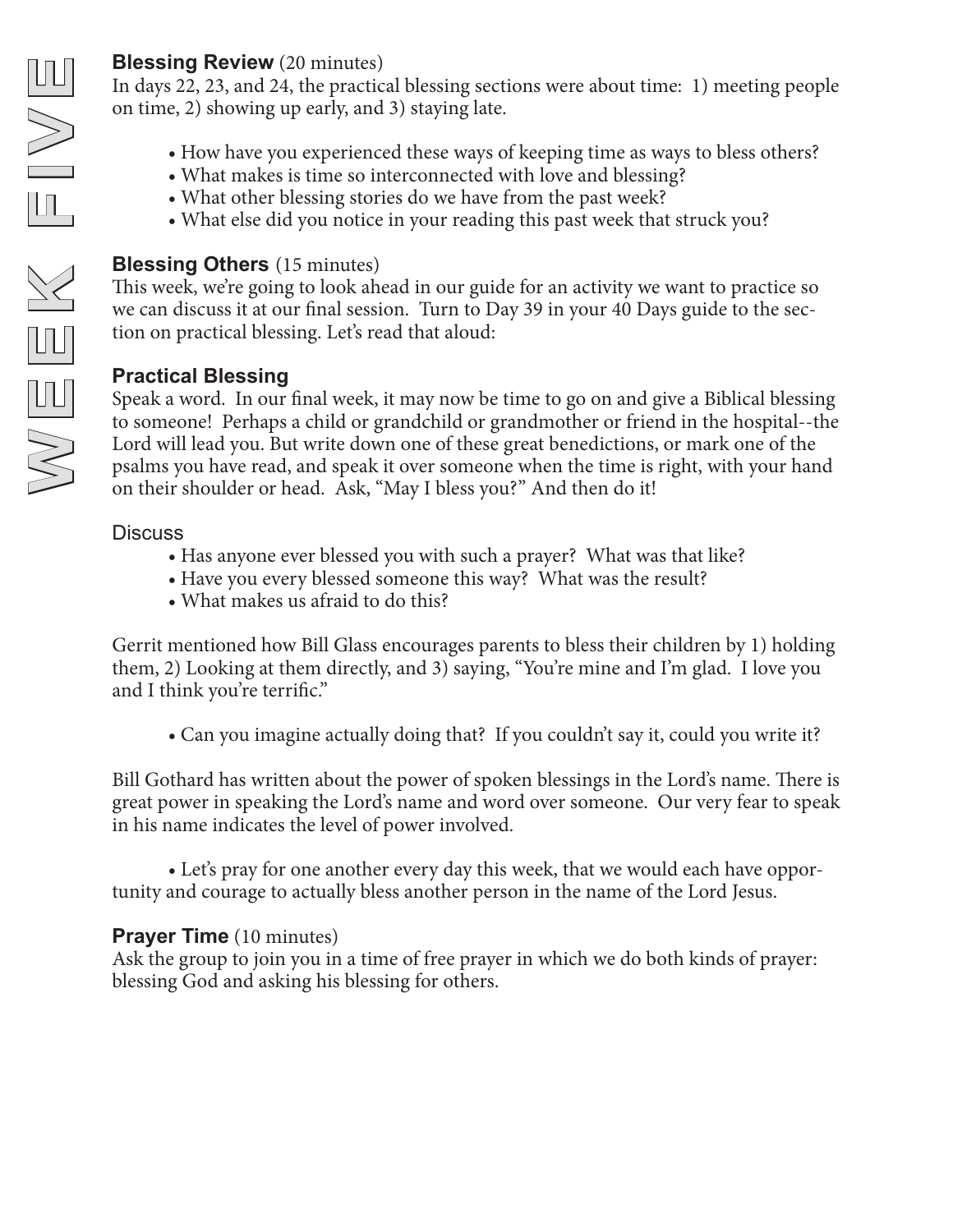#### **Blessing Review** (30 minutes)

Let's discuss if God answered our prayers by providing opportunities for a spoken blessing this past week. Who has stories of blessing others in Christ's name? Did anyone see an opportunity and pass it up? What's your follow up plan?

How have you seen God's blessing in your life over the last five weeks?

Let's see if we can, as a group, list 20 ways that we've learned God desires to bless us!

### **Receiving the Blessing** (20 min)

Let's turn to Day 39 of our 40 Days guide, to the Receive the Blessing Section. Would someone please read the passage from Isaiah:

 "Come, everyone who thirsts, come to the waters; and he who has no money, come, buy and eat! Come, buy wine and milk without money and without price. Why do you spend your money for that which is not bread, and your labor for that which does not satisfy? Listen diligently to me, and eat what is good, and delight yourselves in rich food. Incline your ear, and come to me; hear, that your soul may live; and I will make with you an everlasting covenant, my steadfast, sure love for David. (Isaiah 55:1-3)

- How do people spend energy on what does not bring life?
- How do we try to buy, earn, manipulate or force life that only God can give?
- How would you define receiving God's blessing according to the imagery of this passage?
- What must we bring to the bargaining table to get the blessing God offer?
- What actions during a worship service remind you of this passage?

The question for all of us desiring to live the Blessing life is whether we hear the gracious invitation of our God to come to him as to the source of all good and fulfillment. Will we come to him daily asking for his life and blessing, with nothing to trade himr but a receptive spirit and a willing heart?

Now, for our final study, let's look at the glorious future vision of Revelation 21. Let's turn in our 40 Days guides to Day 34 and the Receive the Blessing Section.

Then I saw a new heaven and a new earth, for the first heaven and the first earth had passed away, and the sea was no more. And I saw the holy city, new Jerusalem, coming down out of heaven from God, prepared as a bride adorned for her husband.And I heard a loud voice from the throne saying, "Behold, the dwelling place of God is with man. He will dwell with them, and they will be his people, and God himself will be with them as their God.He will wipe away every tear from their eyes, and death shall be no more, neither shall there be mourning, nor crying, nor pain anymore, for the former things have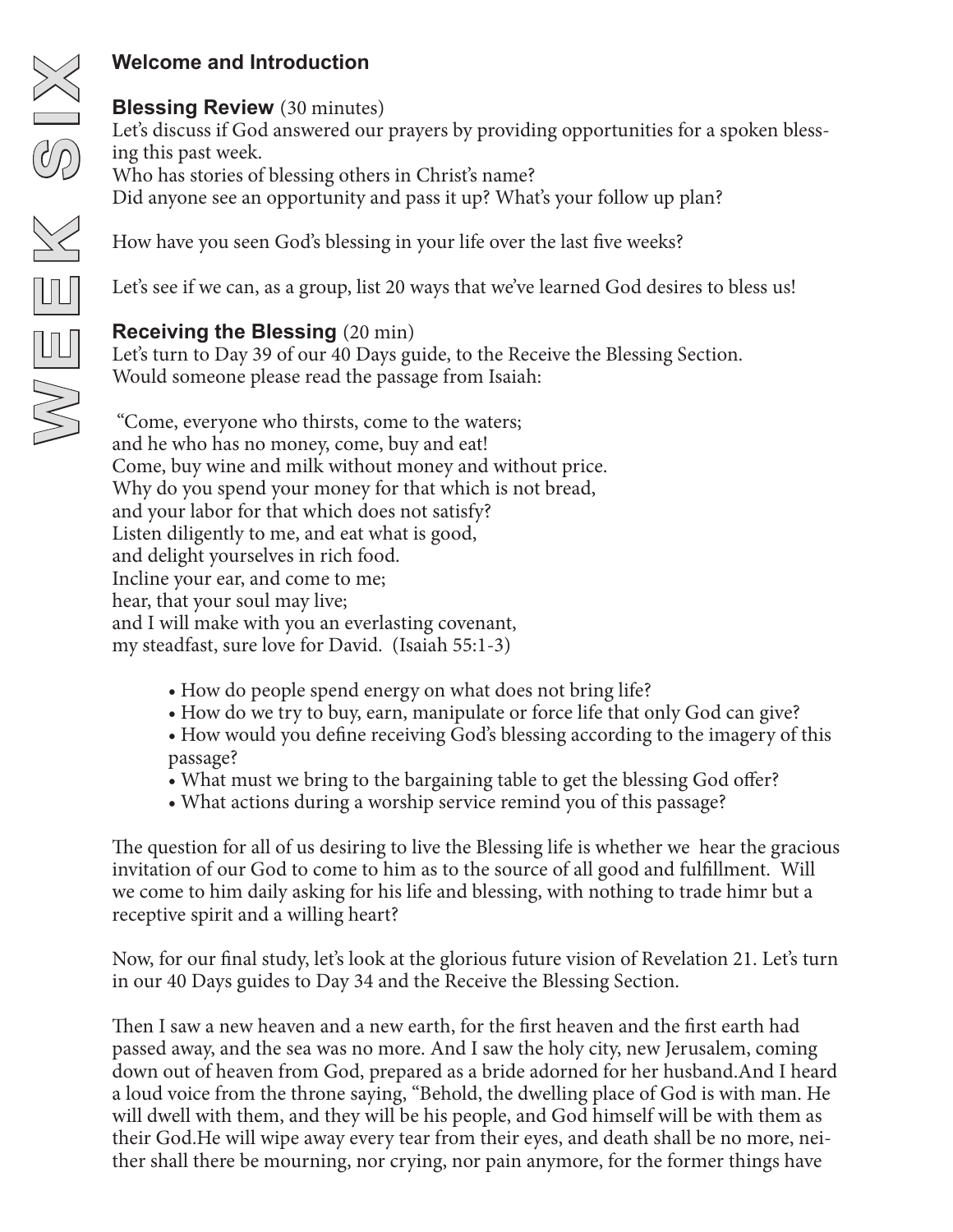passed away."And he who was seated on the throne said, "Behold, I am making all things new." Also he said, "Write this down, for these words are trustworthy and true." And he said to me, "It is done! I am the Alpha and the Omega, the beginning and the end. To the thirsty I will give from the spring of the water of life without payment. (Revelation 21:1-6)

- Look closely at the last sentence. What connection do you see with our Isaiah passage?
- Where do you see the Blessing Covenant formula in this passage?
- What forms will God's future blessing of his people take?
- How does a future like this affect daily living, thinking and hoping?

# **Return the Blessing to God**

Let's turn to the Blessing God section from Day 39 and read aloud together Psalm 150. Let's hold in our minds the vision of Isaiah 55 and Revelation 21 as we read:

Praise the LORD! Praise God in his sanctuary; praise him in his mighty heavens! Praise him for his mighty deeds; praise him according to his excellent greatness! Praise him with trumpet sound; praise him with lute and harp! Praise him with tambourine and dance; praise him with strings and pipe Praise him with sounding cymbals; praise him with loud clashing cymbals! Let everything that has breath praise the LORD! Praise the LORD! (Psalm 150)

Now, let's read it again, but this time, let's stand up and read in a VERY LOUD Voice!

### **Closing** (10 min)

Paul wrote,

And whatever you do, in word or deed, do everything in the name of the Lord Jesus, giving thanks to God the Father through him. (Colossians 3: 12-17)

How can we continue the habitat of living a Blessing Life?

Let's spend time blessing God for blessing us and committing ourselves to blessing others in his name.